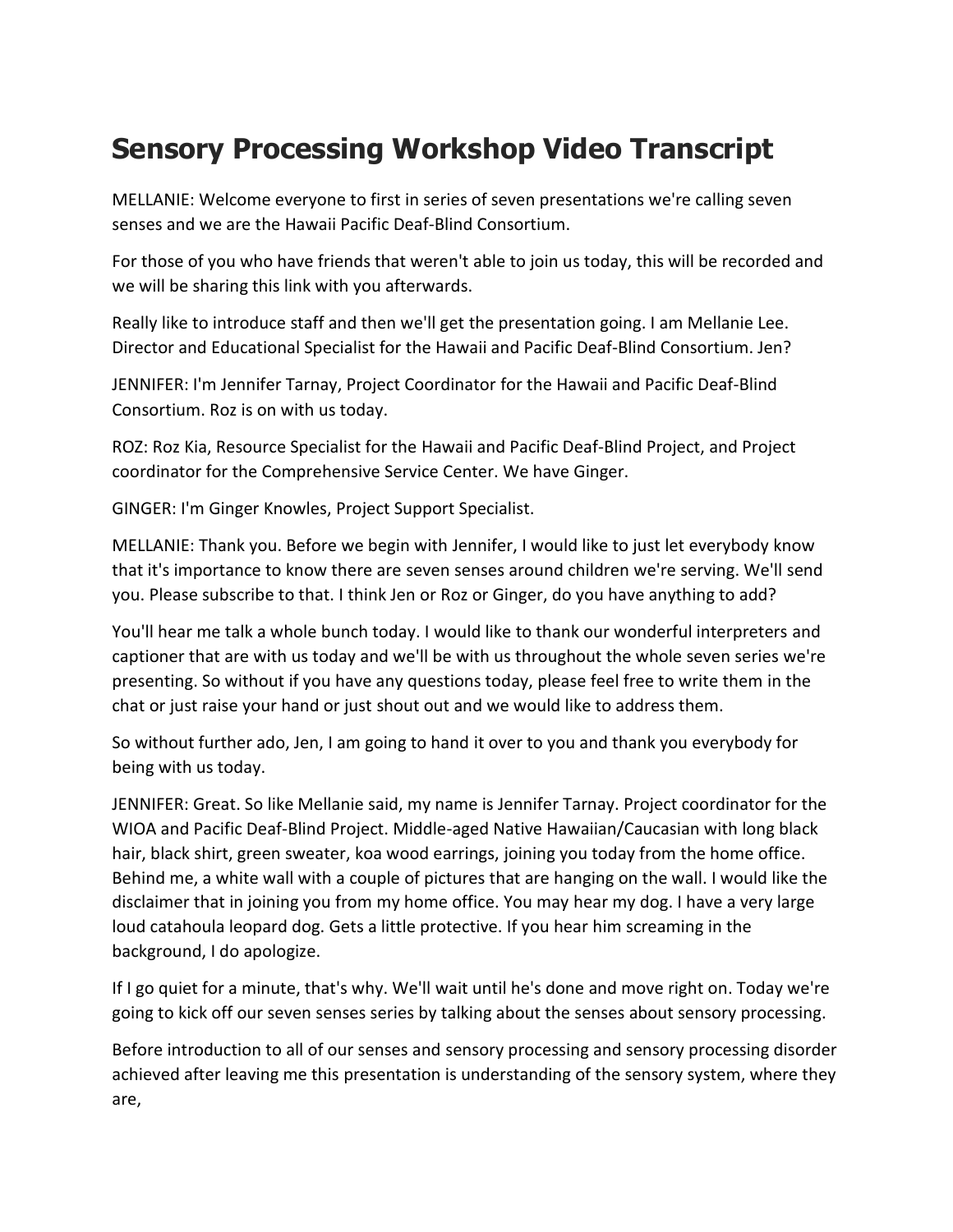what they are, where they're located and understanding of what happens whether that processing doesn't work typically or the way that it should. And also, to understand what we can do as educators, as family members, as support systems for those children and young adults who have sensory processing difficulties.

How many senses do we have? Seven. In truth, there are eight.

Eight senses we're going to talk about today. As children, we often learn about five senses.

There's a lots of story books out there much and videos and songs that talk about our five senses and those are the external senses. Those are the ones that we all know. Sight, taste, touch and smell. Additional three senses that aren't as well known or talked about socially are internal senses and those are vestibular, sense,

which is responsible for balance and movement.

There's our proprioception, which is our muscles and our joints.

And then eighth one -- Air Pods just died. Eighth one is interoception.

I can't see anybody. Can somebody give me a notice that you can still hear me okay?

ROZ: It should be live captions coming through. Not auto.

MELLANIE: So let's see. I didn't see any captions then. So let's see. That was me. Okay. That's me.

JENNIFER: Thank you, thank you. So Interoception is where I was at. That is what goes on inside of our bodies. Inside of us. All experiences, all knowledge, all understanding, of our world are gained from the information that we gather through those senses.

We know that walls are solid because we can see them, because we can touch them and feel them, because we can bump into them and know that that is a hard solid surface.

We recognize taste, what is sweet and what is bitter, what is salty, because we put those in our mouth and our tongue talks to our brain. We know if we are in danger. Really loud unfamiliar sound.

We know when we're in danger. We're able to do things like safely cross the road or get in out of a car because we can see

if there's traffic nearby. We can see how to grab where the door handle is or grab the door get in on sounds nearby or traffic zooming by.

Our brains are continually taking in sensory information and making sense of what it is.

That's going on all around us. When our sensory processing is working the way it should, the whole process is super complex and it's what allows us to function typically or deemed as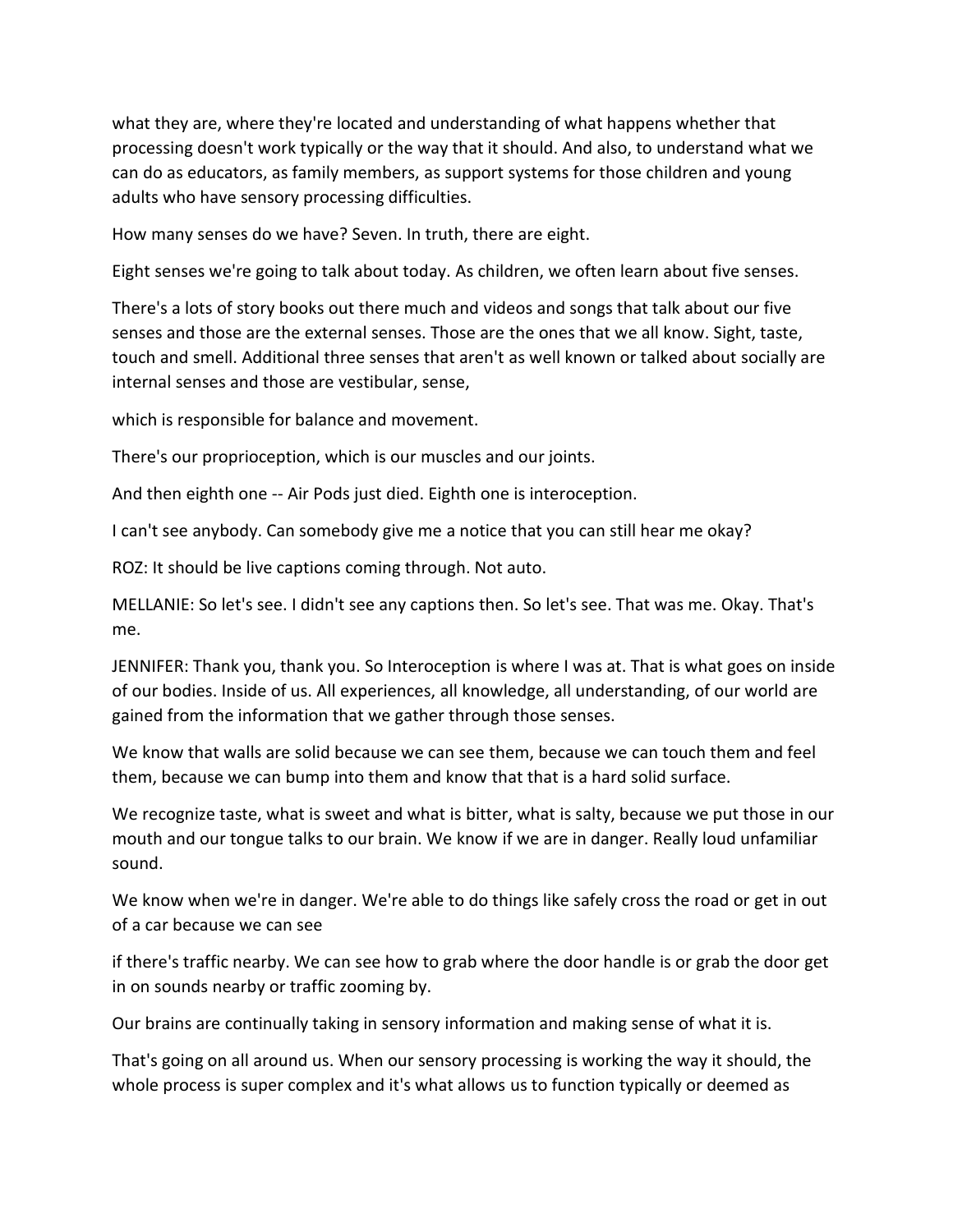typical in the world around us. Now we're going to take a look at the individual senses, real brief peek.

First, since we're going to talk about it quick is vision.

Our eyes show us to interpret what we see. That message happens, we see it, goes to our brain, interpret what we're seeing. We are able to distinguish colors, shades of colors, shapes, letters, words. It helps us to guide our own movements or the movements of things if we're moving things through space.

Our vision helps balance and allow us to continually monitor our actions and the actions of the objects around us. Vision is important for both verbal and nonverbal communication.

Our seconds sense is hearing, auditory sense. It allows us to listen for different sounds if people are talking so we can understand speech. Helps us to determine the direction that sounds are coming from and know which way to turn our bodies or turn to find those sounds. Air pods just died.

Rough tech day over here.

People still hear me?

ROZ: Yes, you're fine.

JENNIFER: Okay. Auditory sense, if it's processing appropriately or typically, it helps us to filter out some sounds and helps us to focus on which sounds are important.

Third sense is touch. Allows us to feel the whole world around us.

Provides us information about the shape, about the size and the texture of objects. It helps us to understand our surroundings and give us boundaries in space. It works alongside our other senses for the development of self-awareness. Touch also plays a part in helping us feel safe and helping us bond with other people, create

connections with other people. Nerve endings we have in our skin, and skin is the largest organ in our body. Nerve endings in our skin allows us to interpret all kinds of touch. So from a bear hug to having something brush lightly past you, very, very important.

Fourth and fifth sense together because they work very, very closely together, so our sense of taste, or our gustatory sense and sense of smell, olfactory system, gustatory. How food tastes, salty or sweet.

Also lets us know is this food or is this not?

That comes from our taste and touch and our mouth. Sense of smell is system that provides with information about those different tastes. Everyone has been sick at some point, had a cold, not been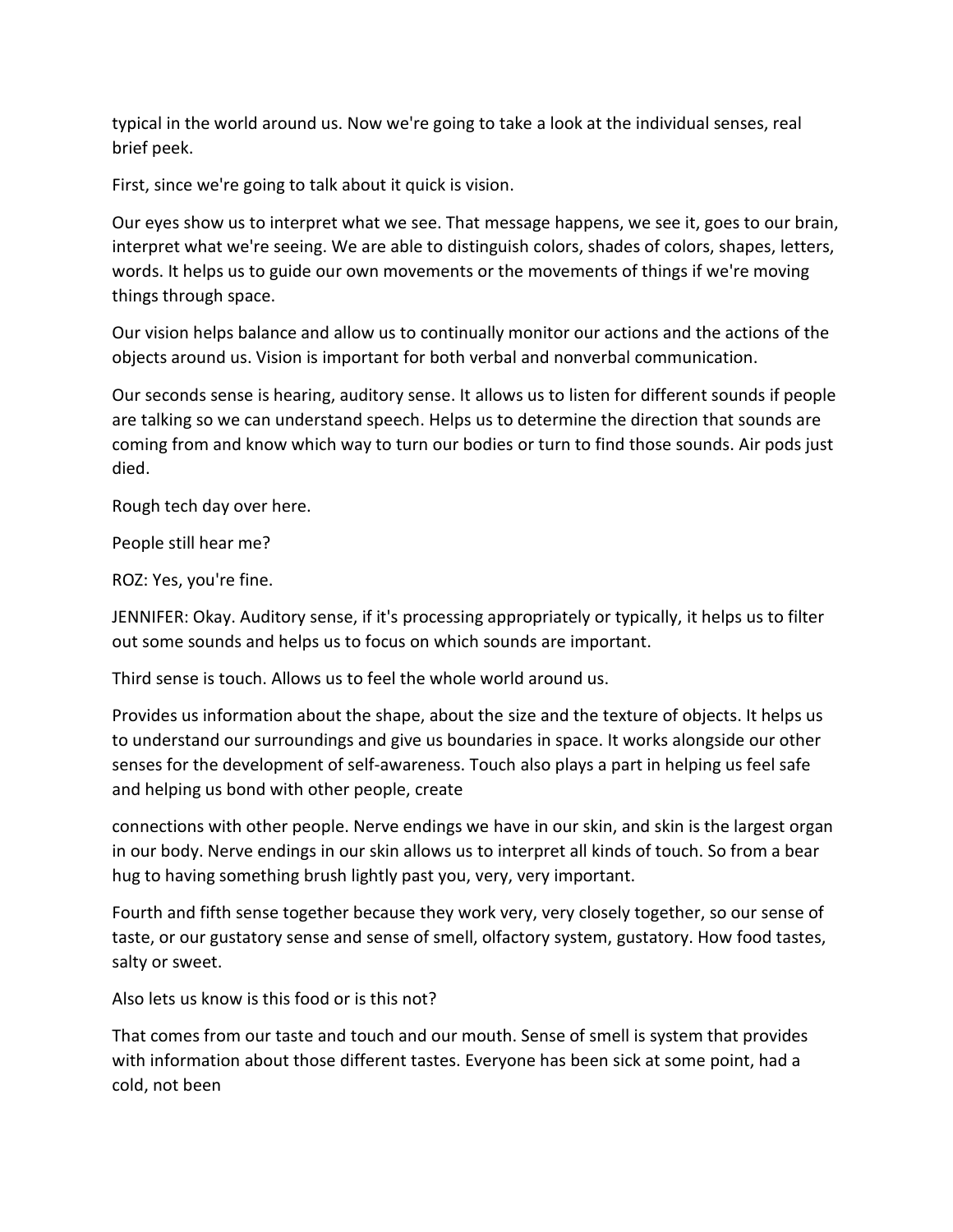able to taste their food. Smells aren't just about food. All the things around us. Nose gathers information and that information goes to our brain and the smell can affect our thoughts. It can affect our emotions. It can affect our behavior.

Our sense of smell also can alert us to things that are dangerous, like gasoline or bleach.

Let's us know if we're okay. Smell of smoke, we know we're in danger.

Sixth sense is proprioception. Proprioception is our body awareness and positioning.

It's what enables us to touch our nose. Know that my arm is moving and I can move it here and it's going to accurately go the place that I want it to go, to my nose. Our ability to drive a car, for those of us that can drive, that is based on proprioception. We can watch the road with our eyes and know exactly what our arms and legs are doing. That happens at an unconscious level. When you go to touch your nose or you see the road turn and your arms turn, been doing it long enough,

unconscious thing. We don't have to think about, okay, I'm going to touch my nose, reach my arm out in front of me first, and then I need to bend at the elbow to get to my nose. It just happens on an unconscious level.

Our seventh sense is the vestibular system. That is balance and movement. Vestibular system informs all of our basic survival skills.

That is what lets us know am I upside down?

Right side up? How fast is my body moving in space? How high am I up from the ground? What direction am I going? Right direction or the wrong direction? This not only balance but coordination.

Finally, eighth sense, that is often left out, interoception. How we interpret signals from inside of our body. Examples is feeling hungry or thirsty or girl in the picture needing to use the bathroom. Not feeling well. I don't feel well. I'm sick. I have a headache. All of that happens inside of our bodies. Those are eighth senses. We said we have senses in our series. Sounds better.

Now we know what our senses are, what they do.

Brain able to process them typically. Let's kind of talk about what happens when our brains process them differently. That can be called, might have heard it, sensory processing disorder or sensory disorder. Make sense of the world and everything going on in the world around us. When our sensory processing isn't working, that process is disrupted, it can create what is viewed as inappropriate or atypical response. Those responses can do what we call hyposensitive.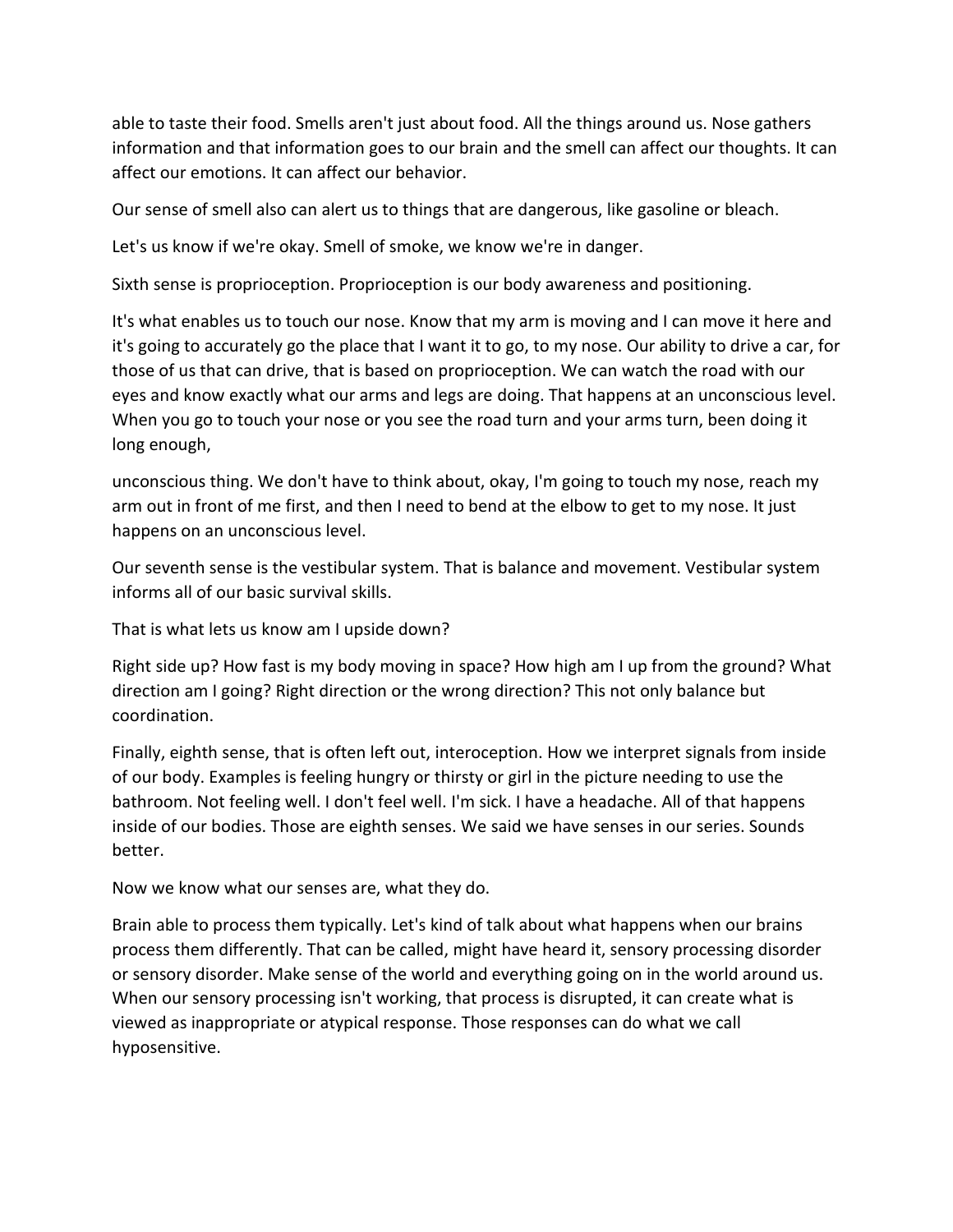Too sensitive, understimulated and undersensitive. When we have kiddos out there seeking input, wanting to spin in circles or wanting to squeeze, squeeze things or seeking sensory input, that can happen when the sensory process isn't processing typically or it can be hypersensitive, so overstimulated. Too much is going on. Too much light. Too much noise. Too many smells, and that, we end up seeing kiddoes that are sensory avoiders.

Right? They don't want to eat whatever that texture is or whatever that smell is. Curry, too strong. Cover their eyes when the lights are bright or cover their ears when there's a sound.

Those are our sensory avoiders. Because I dislike being a talking head, I have a video to share from a child's perspective about what sensory processing disorders are.

I'm sorry, I don't know if this is captioned but I do know that's not signed.

I'm going to be able to hear it on my end. Pretty sure I'm going to stop sharing my screen for just a minute to make sure.

I didn't have this sound on either. Play the video with no sound. (captioned video)

JENNIFER: I love that video. I think it's a beautiful little summary of everything we just covered and gives us a glimpse into what we're going to jump into next, which is we know what typically sensory processing is. We now kind of know what it is when it's atypical. What do we do about it? Working with occupational therapists is ideal, not just occupational therapists. Teachers, special education teachers, parents, specialists, speech language therapists know about these activities we're going to talk about. Important to know in this video, talked about, I don't know if he said how many times a week. Typically,

OT is one or two times a week, sometimes three, but it's important to know that one or two or three times a week isn't enough for our kids and individuals with sensory processing struggles.

It needs activities to need to be incorporated throughout the day and throughout activities.

First thing we're going to look at, I don't like slides that are a bunch of words, but for the purpose of what we're talking about, I thought this was very important. Take this off.

Have all the words on a page. I'm hoping that you will come back. I need somebody tell me what your screen looks like because my screen just went completely jumbled.

Are you guys seeing things, white screen, black text? Or are you seeing what looks like somebody got in a fight with knitting yarn.

ROZ: It did look like the knitting yarn for a second. Back to a white screen with text.

JENNIFER: Okay. Thank you! Touch. When individuals struggle with touch, processing touch, tactile sense, wide variety of textures might be overwhelming. It might be light touch might not feel good.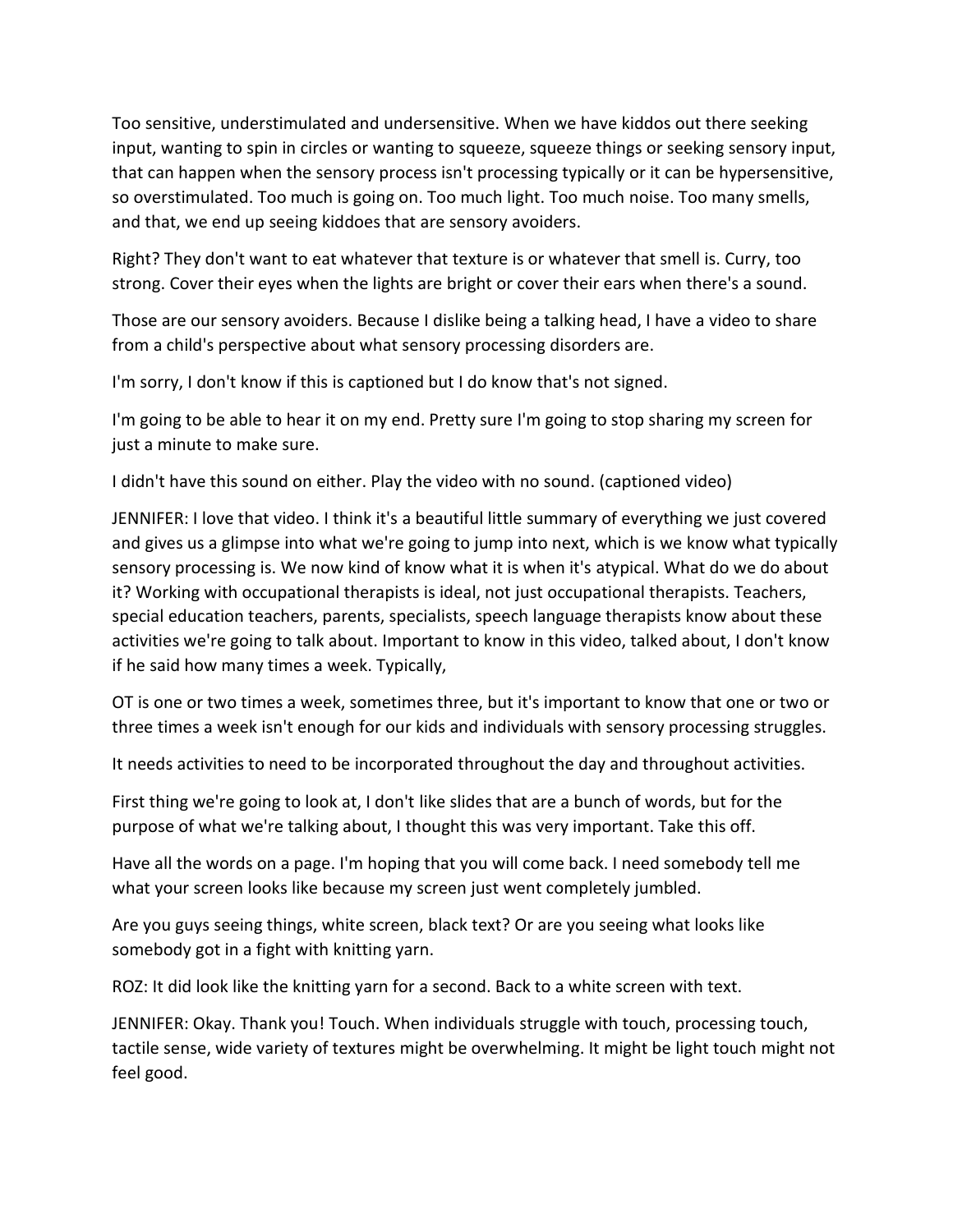We have hypersensitive and hyposensitive on the side here. Other example. Decrease awareness of being touched or bumping into things. These are kids that you see real rough and tumble kind of play, running, slamming into each other. Slamming into walls and chairs and tables.

You also might see kids that pull away from any little bitty touch. Don't want to be cuddled.

Don't want to be touched. Any kind of touch stresses them out and they avoid touch. Avoid changing their clothes. Avoid toileting because they feel their clothes on and off their skin.

On and off their body might feel yucky. Often will avoid messy play. See them very clean, tidy. Don't like walking on sand or water. Left

side, all of our lookalikes. On the right side, strategies that we can use when we're helping those individuals. For those that have that undersensitivity hyposensitivity, we can do things like massage, weighted blankets, weighted vests.

Easy one is a weighted backpack. Taking a backpack and putting some books inside.

Wear the backpack around. Gives them just enough weight to help them feel better. Snuggling with a blanket or bean bag. Some stroke the fur. But messy play, structured, structured but messy play, teaching them how to feel better about messy play, for hypersensitive individuals, touch, hypersensitive to touch, gloves can be used to help with that. Warning people, warning children, warning individuals ahead of time that this activity is going to be a little messy,

you might not like it, but it helps them to be prepared for what is coming. Also, letting them know how long that is activity going to last so they can know that's going to be over in five minutes or two minutes. Setting a clock helps them with that. Visual timer. Always introducing things slowly and allowing those individuals to set the pace for what you're doing with touch. We have taste. Taste can get really complex because especially with children, we have picky eaters.

Some kids truly are just kind of picky. Don't necessarily like all the foods. Pick and choose. Then you have kids where that's a true sensory struggle for them, hyposensitive or hypersensitive to the way things taste. And what that looks like, hyposensitivity, it looks like constantly putting things, whether they're food objects or not, in their mouth, chewing on pens, chewing on their hair, clothing. I've seen a lot of clothing chewers. Mealtime, shoving all the food in their mouth.

Chews, likes extreme flavors. We tend to think children shouldn't like incredibly spicy, salty foods. Those hyposensitive-to-taste children will be craving that and looking for it.

Might also lick things, food objects or not. I have had kiddos lick tables and walls.

Then sometimes we see that excessive drooling or salivating.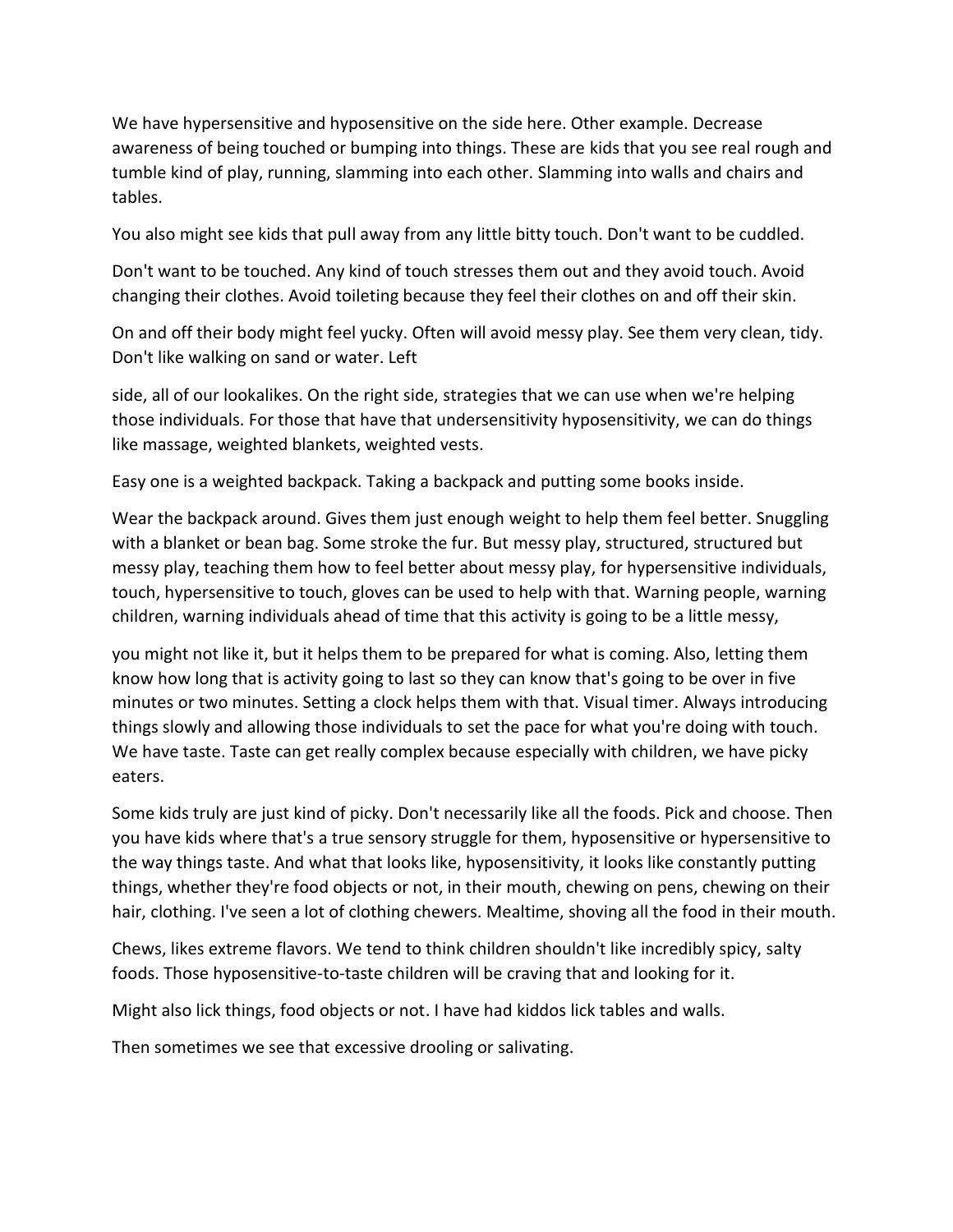We see that little kids with typical development, but we might see it beyond that point of typical.

For the hypersensitive to taste, gagging. A lot of gagging when you wouldn't expect it. I've had kiddos that I worked with that gag at the thought of a food.

I've had kids that gag at the sight of a food across the room. That is just too much for them.

I've had some that are afraid of those foods. Real physical response. Afraid, they cry. Some just have difficulty with the textures. Spit them out. Avoid them. Can extend to brushing of teeth as well. Activities, mouth fidgets or what's call chewelry, make jewelry necklaces, ring, bracelets for chewing. Oral motor games. Blowing bubbles and whistles and even chewing gum. If it's allowable and kids can safely chew gum without swallowing, can be helpful. Before, not necessarily during activity, but before an activity, getting to do those things. Encouraging crunchy foods.

Celery. Ice cubes are another good one. Careful. Children chip teeth with ice cubes.

Have the chewelry, can be something that, rubber band or scrunchie that is okay and safe for them to mouth on. If they're chewing something that is inappropriate, redirecting them to what they have that there's a safe allowable object for chewing. Hypersensitivity, oral stimulation, try to desensitize them. Let them know what's coming and have structured time for exploring things with our mouth. Food play activities to get them exposed with food getting more comfortable with them.

Things we know that are common. Maybe they like music or they like a particular smell, lotion. Having those present at meal time to help calm them down, to feel safe. Then massages before and during meal times can help as well. As always, want to avoid doing too much all at once.

Maybe with food, we can separate, give them one food at a time, those types of things.

Checking my time. Sensitive to smell. Sometimes hypersensitive. Seek certain smells.

They're out looking for them, searching for them. They want mama's perfume, mom's lotion.

They want to smell the cherry Jolly Rancher. Sometimes they fail to identify unsafe smells.

I will admit, I love the smell of clean kitchen, so Pine-sol, love it.

Lemon Lysol, love it. I love it. Is it safe to go smelling those things? No, not so much.

Sometimes we have kids that love those smells so much. Can't actually identify unsafe.

Hypersensitivity to smell, gagging or be sick and throw up when they encounter certain smells.

Distracted by smells. Sometimes it's too much and can't focus on whatever activity they're doing. We see kids struggling through meal times when they're hypersensitive to smells.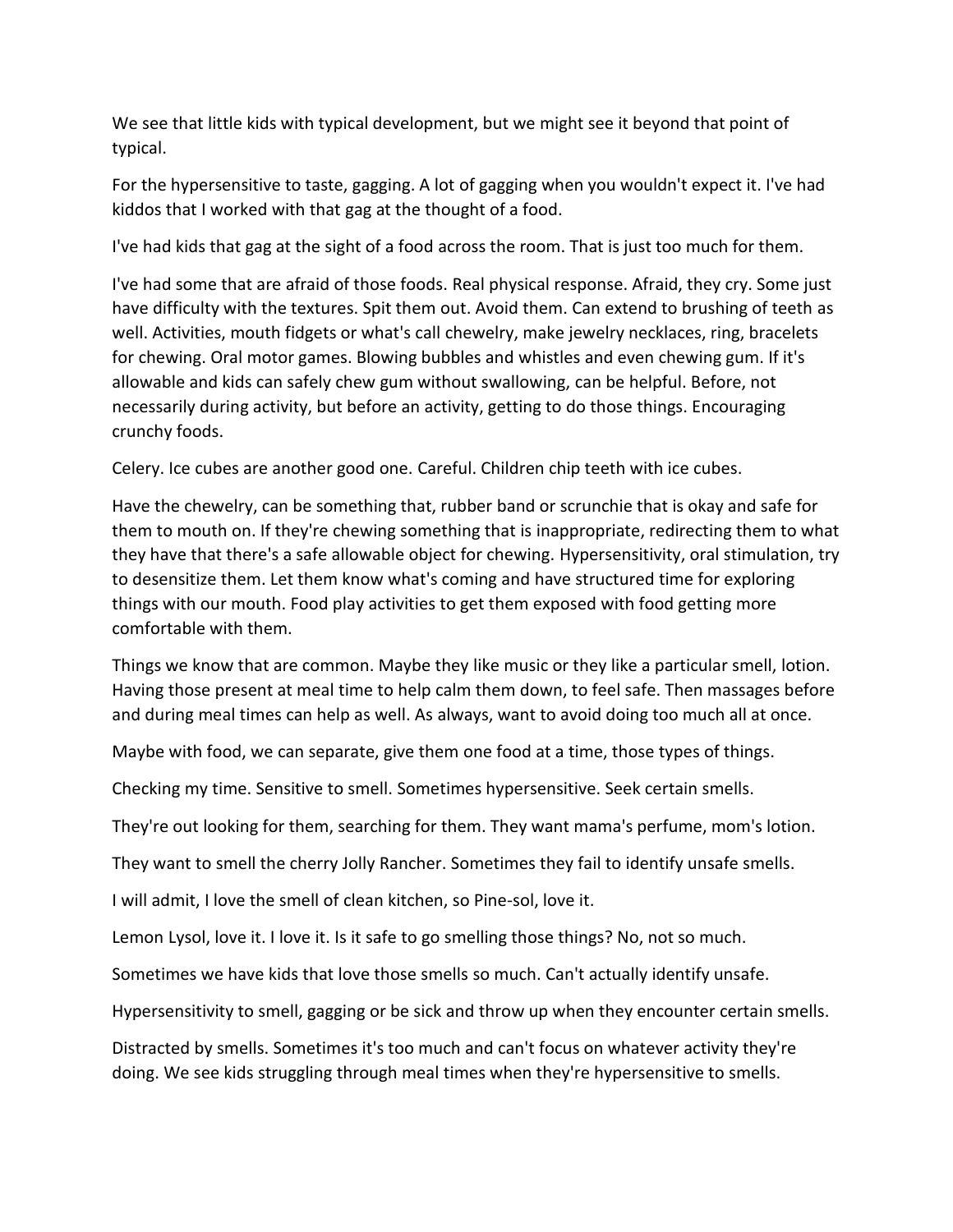Food that might not have a very strong sense to people with a typical sense of smell, it's overwhelming, too much. They can smell it's offputting.

What do we do? Provide safe and appropriate methods for stimulating to make sure our kids are safe no matter what. Lotions, scented candles, perfumes. We have to be careful with this because we also need to be aware of the other people around us as well. Classroom setting, working with a child and you want to use lotion or essential oils, make sure we check in with the teachers, other students' families to make sure we're not causing problems for other people by solving our own struggles. Activities that make scents. Scented Playdough, spices, cooking spices.

Way to incorporate scent, cooking spices. When I was a kid, had a whole sticker book full of them.

Loved them. Easy one. Limit exposure to smell as much as possible. I have worked with kids who used nose plugs because that's what they

needed. In the time of masks and time of Covid, wearing masks, one thing that we've been doing with kids is taking those masks and putting, very lightly spraying it with essential oil inside that they like, scent they like to block out the other stuff and focus on the smell that is good for them. Block out the other stuff. If you know that you have a kid that gags around certain smells avoid wearing strong perfumes or lotions, introduce smell in fun ways. Stickers, Playdough, cooking, those kind of things. Our sense of sight, vision, hyposensitivity to that. We've all seen kiddos that stare at spinning objects, windmills or spinning lights, Undersensitive kids, understimulated kids will focus on that.

Also spin their own bodies. That can be because of the way they feel physical space, but sometimes it's to gain the visual feedback.

When you're spinning and you're just looking dead ahead, everything around you is spinning. Instead of spinning objects, make the world around you spin. Hypersensitive kiddos will look away. Can't look at your face.

There's too much going on in your face with your eyes and nose and mouth and things moving and makeup and lipstick or mustache. It's too

much. I have to look away from you in order to be able to focus on what you're saying and hearing you. We see kids that lose their place when reading and writing. Perhaps because there are too many letters on a page. It's overwhelming for them, for their eyes. Struggle

with eye contact. Might tilt their head a certain way when looking at things or concentrating. And we see those kids bump into things often.

They misjudge their spatial awareness, distance between themselves and other things.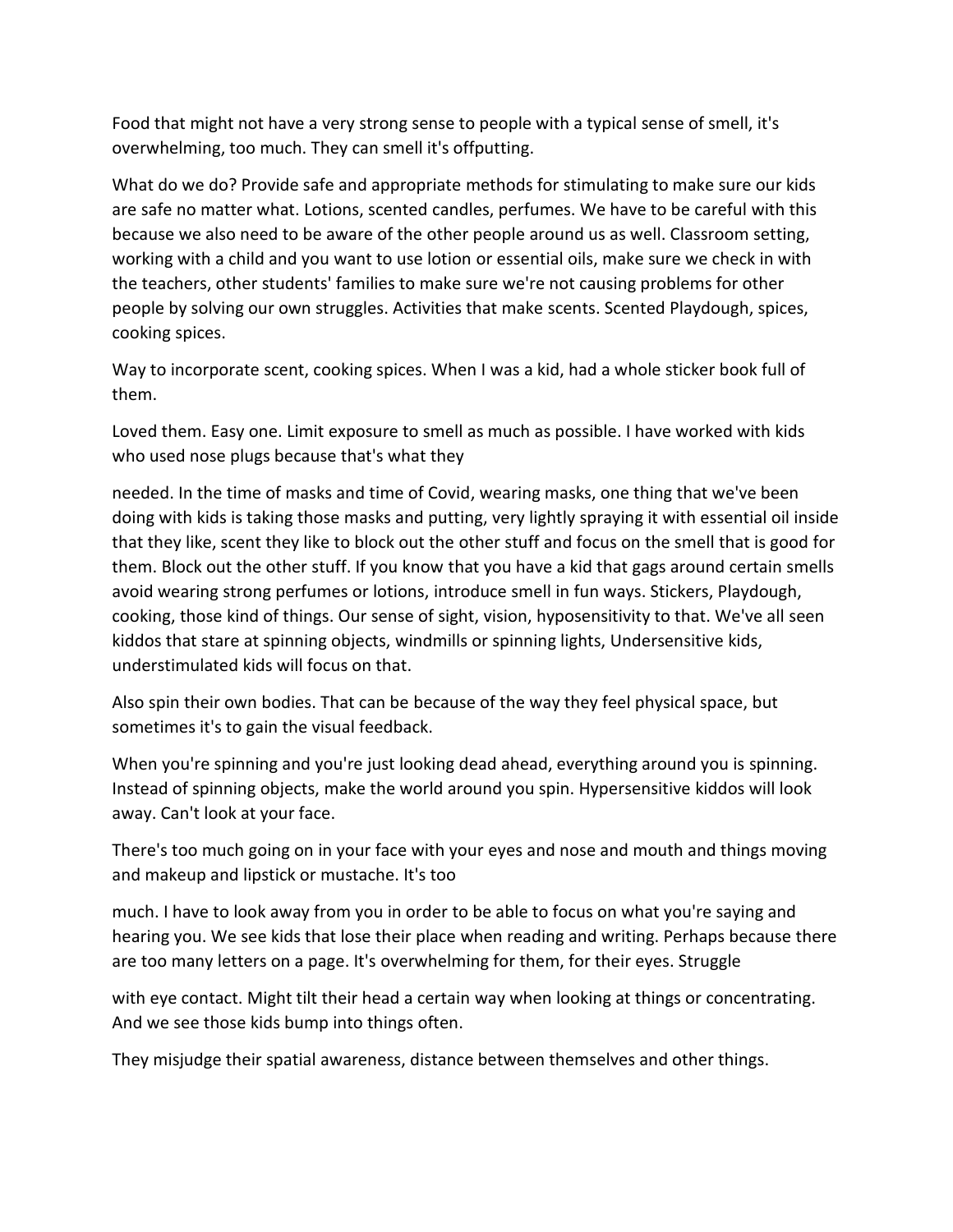So what do we do with these guys? For hyposensitivity, increase the visual stimulation, which use a lot of hand gestures. Do this

anyhow. Comes naturally. Puppets are extra appealing. Using lots of color and movement to gain their attention and catch them, capture that visual feel. Hypersensitivity, maybe we do exact opposite. Minimize all of visual stimulation or in some cases, might need to create a safe space. When they're feeling over stimulated, maybe there's a place in the room they can go to that is in the corner where there's not a lot visually going on. Can go and kind of calm themselves before they come back.

Encouraging rest and relaxation. Hard one allowing kids the time to close their eyes for a little bit. One of the easiest ways to get rid of visual stimulation, close your eyes, can't see it any more. Easy to calm down. Reducing clutter in a space. Using natural lighting.

Clear boxes for activities to easily locate what is inside of a box. Almost done. Proprioception.

Proprioception, what that looks like. See somebody having some difficulties with their proprioception, pulling, twisting, chewing, biting objects. We see that with taste as well. Kind of got to figure out which one we're working with. Sometimes it's both. Takes a little bit of observation on part of the parents teacher and team to determine why are they pulling and twisting and chewing and biting. Is it because they need the proprioceptive input or taste input?

See that across senses. Breaking toys, heavy handed, not realizing how strong they are. That rough and tumble kind of wrestling play. Maybe touching everything around them when they walk.

Walk down the hall or walk through the house. This is also where we see self-injurious behaviors seeking sensory input. Had kids that

hit themselves and that is typically always proprioception. Need that input. How do we give it to them? Give them access to things that is going to get their body moving. Swings, scooter boards. Saw that in the video. Exercise balls, fidget toys. Even providing like regular sips cold water can help with proprioception.

Chewing on jewelry. Weighted equipment, vests, backpacks works with proprioception.

Vestibular system with all the movements. Hyposensitive kids, we see they're the ones that are jumping from those high places, climbing really high, making us worry, freaking us out.

They have no sense of danger. Jump from the highest point they can possibly find.

They spin and spin and spin, never get dizzy. Swing as high as they can and don't ever worry about falling down, right? Every opportunity, they're upside down or running and fidgeting.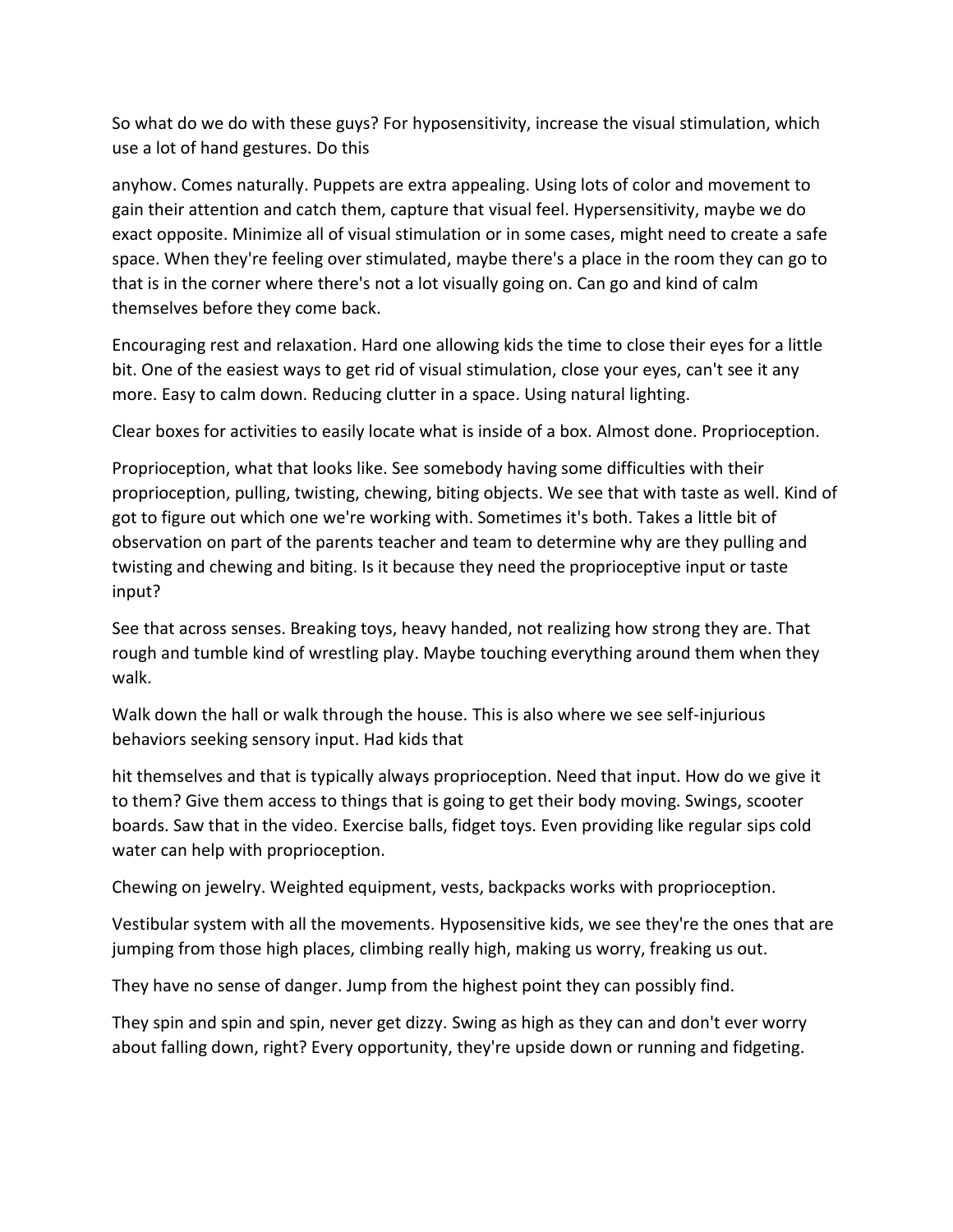Hypersensitive vestibular kids real cautious. Hesitant to take any kind of risks, avoid movements, keep kind of to themselves and quiet in a smaller space. Might be fearful of heights. Something not that high off the ground. Couple inches might be too much.

See them preferring to lie down instead of sitting up right. Maybe they're leaning head or arm, balance activities on a line. Hypersensitive kids, regular movement breaks. Sensory diet consisting of physical movement opportunities throughout the

day. Alternative seating options. Wiggle boards, what she's standing on, that balance board. Sitting on a therapy ball. Sometimes even just sitting on a cushion or rolled up sweatshirt to give them just a little bit of movement.

Hypersensitive, exactly opposite. Limit any unnecessary movements. Make sure the chairs are solid on the ground. Make sure feet are flat on the floor when we're seated in class.

Any kind of movement we're going to introduce, do it slowly and allow it to be self-directed by the child. Finally, what difficulties with interoception looks like, we can see overeating.

We can see like not feeling full at all. Eating and eating and eating, not feeling hungry. Don't ever feel hungry. Don't feel a need to eat.

Not being aware that they don't feel well.

Children that might have a fever, just have no awareness that their body is fighting something and doesn't feel well. Not having awareness of body temperatures. Bundled, sweating body, have a physical response. I don't feel. Not bothered by it. Not being aware of needing to use the toilet.

Maybe those are the kiddos who pass the point of being potty-trained or pass the point of when we think they should be able to potty-train still having accidents. They don't realize that they need to use the bathroom. What we do for kids, set timers with toileting times, timers for meal times to help with routine and build in predictability.

Teach them body awareness, teach about emotions, to help them understand what different emotions and body functions feel like in their own body.

And finally, to wrap up, we're going to talk briefly about all of these things we're talking about. Sensory integration activities.

We're going to integrate activities that help feed the sensory systems throughout the child's day.

They can be used to help those who struggle. They can be used to help those who don't struggle. Even our kids that don't have sensory difficulties can benefit from this. What we're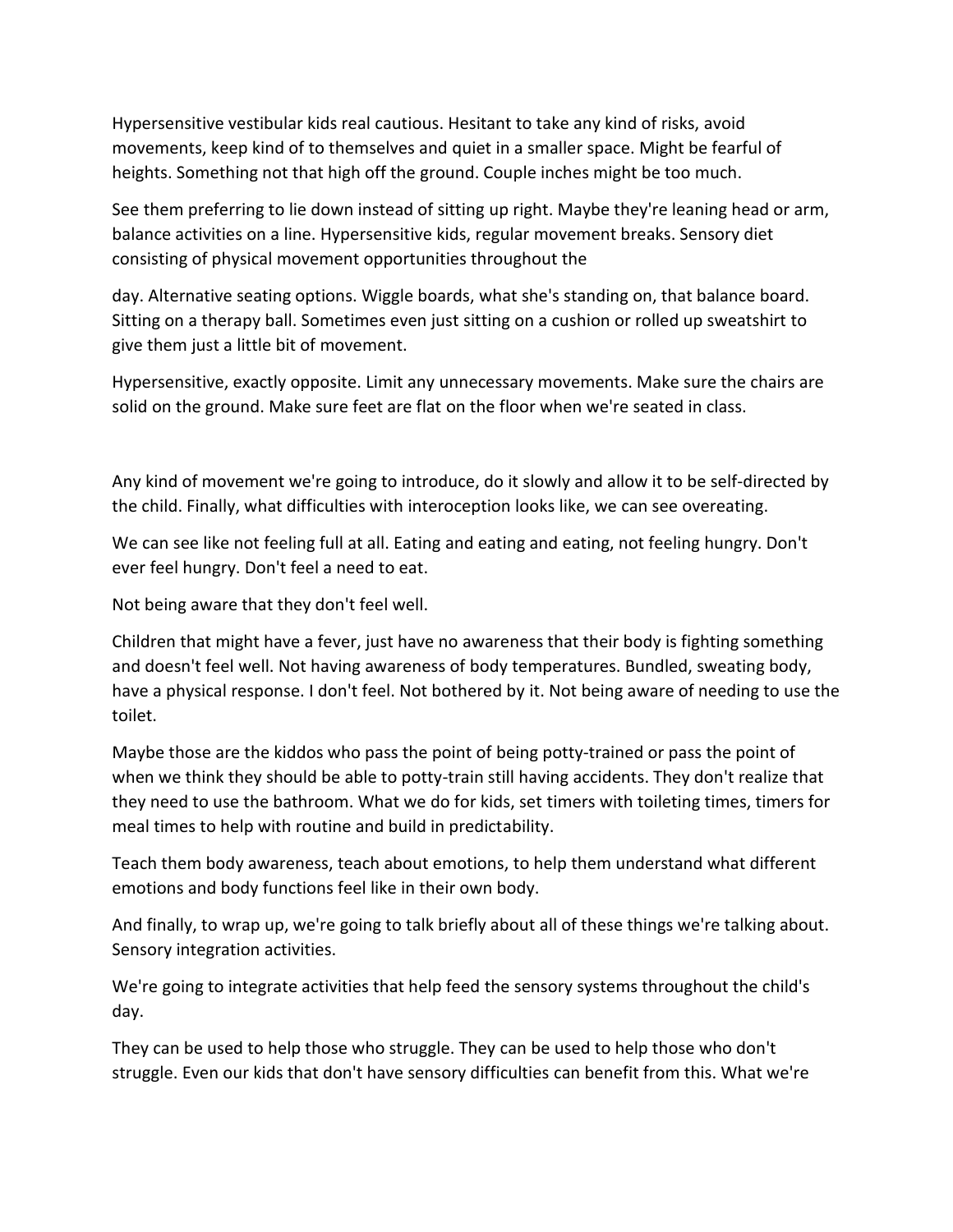finding, they are effective in supporting individuals to improve their levels of attention and focus to prepare them for learning, for participation in

activities, can help them tackle all the balances and support them with the energy they need to be able to respond appropriately and positively in the different demanding environments that children have requiring attention and focus, learning activities to provide vestibular stimulation. Prepare the brain for all learning that is going to be coming. Example, skipping, jumping, jumping jacks, running in place, high knees, those are alerting activities. Get your body moving and ready to go.

Organizing activities, those are going to prepare the body and brain as well.

Provides children the opportunity to increase their focus prior to entering into whatever activity we're going to have them

focus on. Math, English. Examples would be climbing, balancing, throwing into a target, using multiple senses to achieve those things. Scooting on those scooter boards. Then the final group are

calming activities. This is where we want to calm a child. Go through alerting and then organizing and then calming activities. This is important to ensure that we're calm and we're centered right

before we step into that learning activity. So maybe push-ups, maybe squishing a ball, deep pressure. That helps calm us down right before.

These sensory integration activities, if we do this in this order, learning activity, organizing activity, and calming activity,

going to help best prepare our children to be successful. As we get into the other senses in the rest of our series through the rest of the year, we can break this down individually into activities for each sense.

That is what I have for you today. Here are my resources in case anyone is interested.

Before I run out of time, does anybody have any questions?

If you do have questions and don't want to ask them here, that is absolutely okay. You can put them in the chat box. Fairly certain that everyone on here should have an email address that they got this information for presentation through. Feel free to email us and we can answer your questions, set up a telephone call or just communicate back and forth through email if you have any questions or concerns and we will be making these slides available. So all those things I went through quickly on what hypersensitivity and hyposensitivity looks like, what you can do, you'll have access to that in the slides when we send this out.